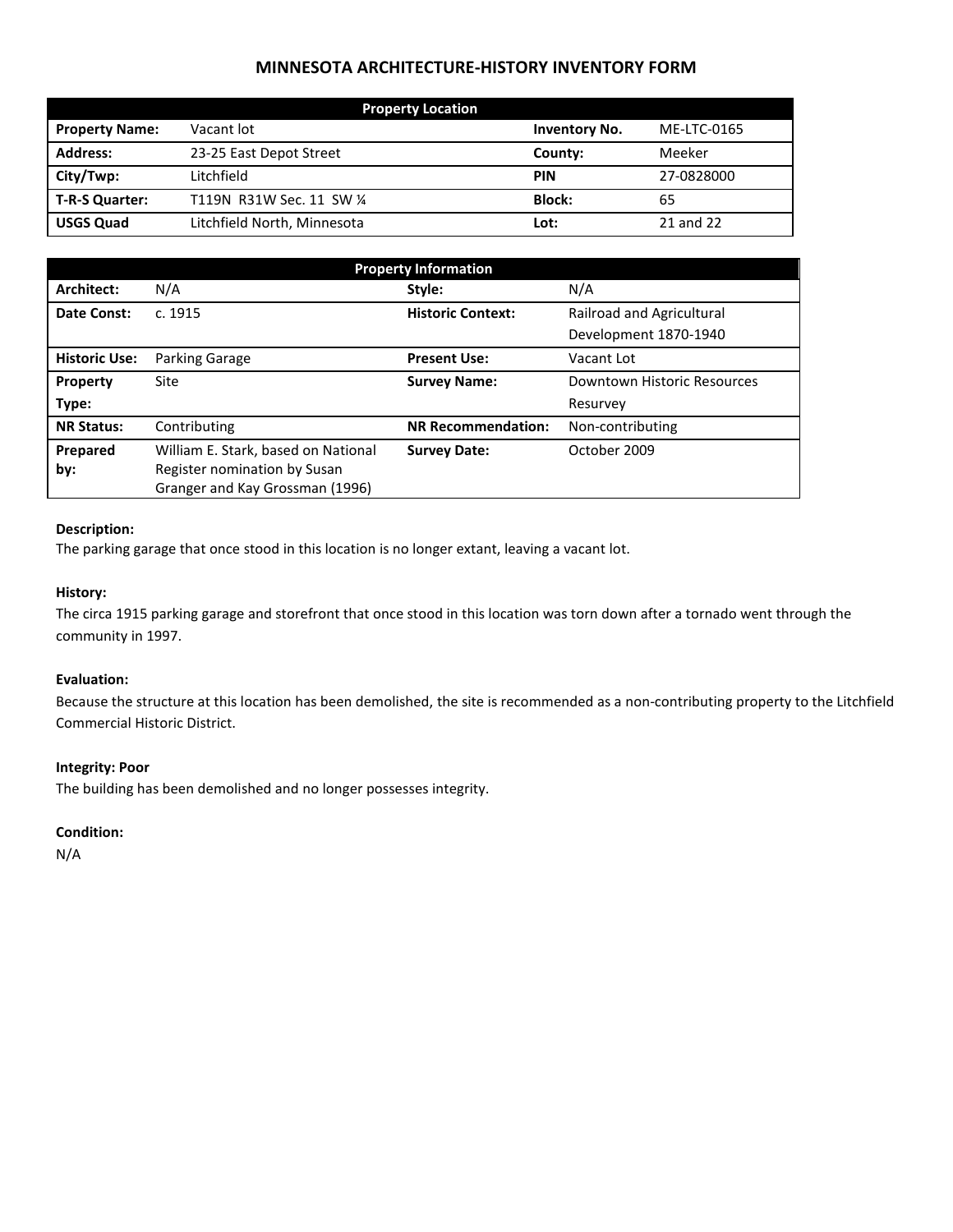

Facing NE